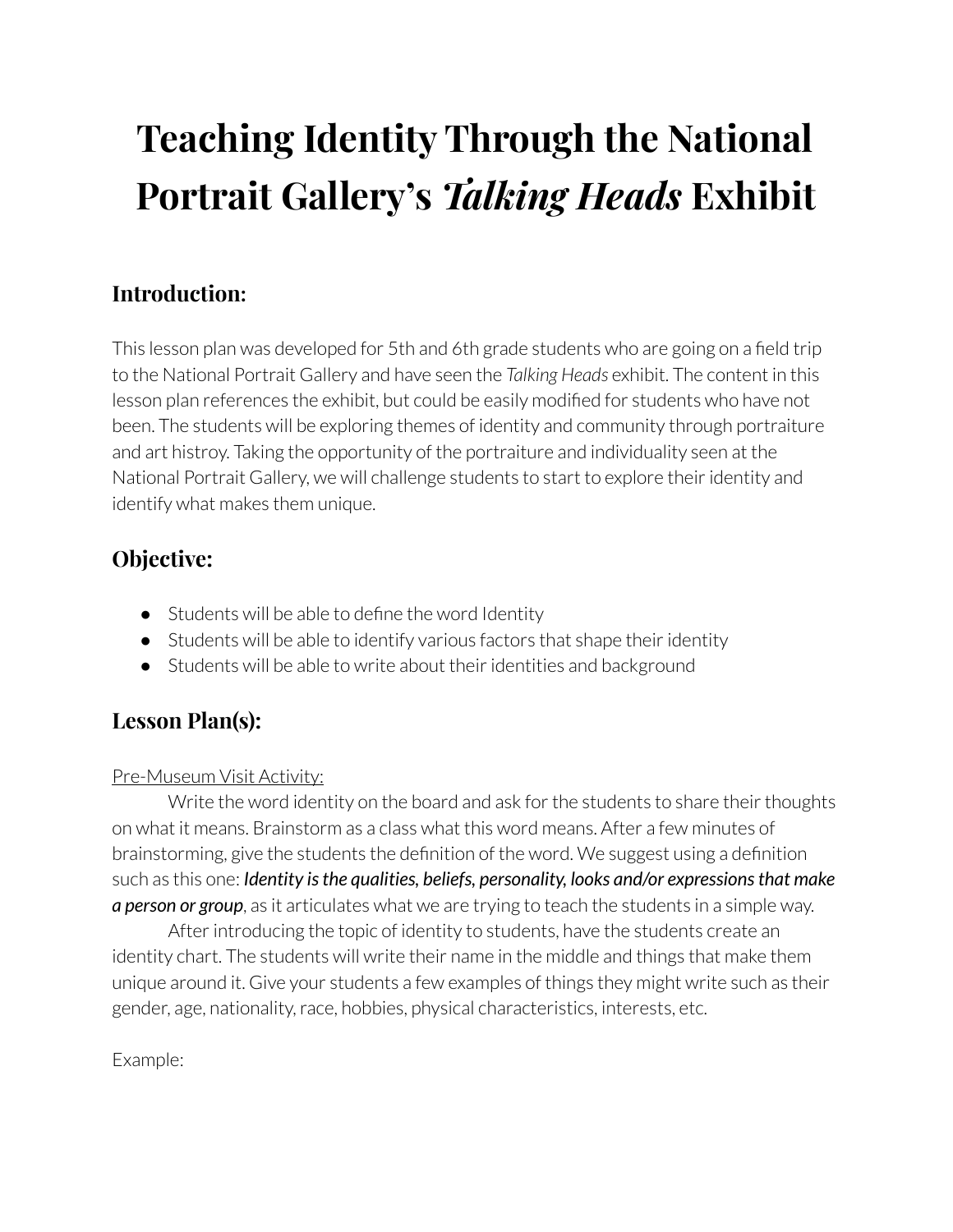

#### Post-Museum Visit Activity:

After visiting the National Portrait Gallery and seeing the *Talking Heads* exhibit, challenge students to help create their own classroom exhibit. Have students create a self portrait out of any medium they prefer (collage, crayons, colored pencil, paint, etc.). Encourage them to take inspiration from the portraits they saw at the National Portrait Gallery. Are their self portraits engaged in an activity? Maybe they are engaged in one of the hobbies they wrote on their identity chart? Are they sitting still? Are they with one of their family members or friends? Allow students to be as creative as they wish.

After students complete their self portraits, have them write a 5-7 sentence biography about themselves. This will go on a placecard that will accompany their new art piece. They'll format it like this: